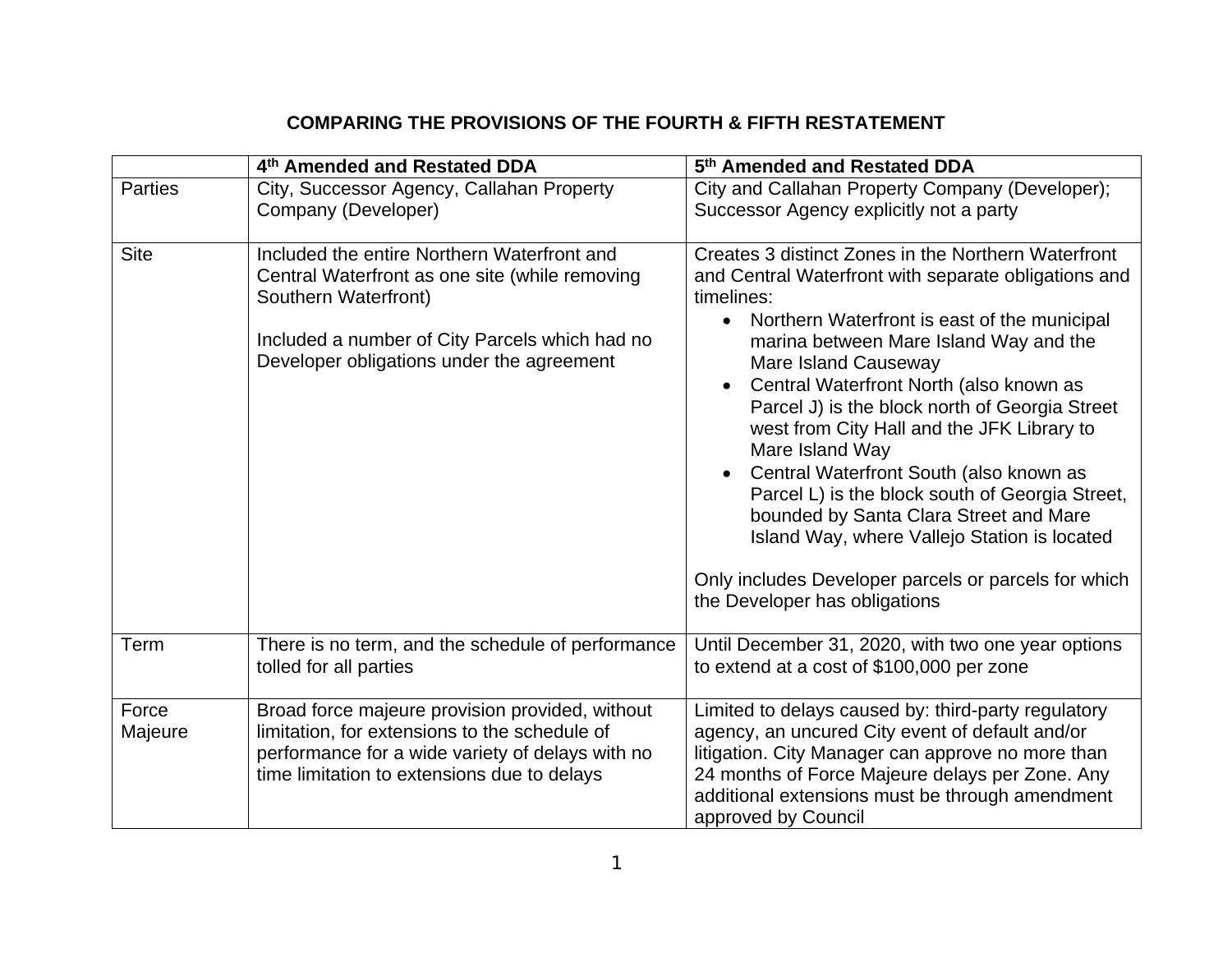| Purchase<br>Price &<br>Rates for<br>Ground<br>Leased<br><b>Parcels</b>             | Complex land valuation formula, which required<br>appraisals under two methodologies, the greater of<br>which would determine the purchase price<br>Developer to recover all costs spent on the project<br>going back 15 years (estimated at \$11m), as a<br>deduction from the purchase price | Simple "fair market value," appraising each parcel<br>based on the condition of the site and the land use<br>entitlements in place at Unit Plan submission<br>Developer can deduct only the deposits he has given<br>to the City for third party costs (lawyers, consultants)<br>from price (currently about \$700k total)                                                                                                                                                                                            |
|------------------------------------------------------------------------------------|------------------------------------------------------------------------------------------------------------------------------------------------------------------------------------------------------------------------------------------------------------------------------------------------|-----------------------------------------------------------------------------------------------------------------------------------------------------------------------------------------------------------------------------------------------------------------------------------------------------------------------------------------------------------------------------------------------------------------------------------------------------------------------------------------------------------------------|
| Condition of<br>the Site                                                           | City or RDA was responsible for remediating<br>parcels before conveying to Developer<br>Former redevelopment agency was obligated to<br>construct public improvements with tax increment<br>financing                                                                                          | Developer accepts the land "as-is" and is<br>responsible for the costs of any remediation<br>(anticipated for Central Waterfront North and Central<br>Waterfront South) or soil stabilization (anticipated for<br>all three zones)<br>Developer will construct public improvements and<br>receive appropriate impact fee credits or the City will<br>enter into a reimbursement agreement similar to<br>other private developers.                                                                                     |
| Private<br>Development<br>in Phase B of<br>the Vallejo<br><b>Station</b><br>Garage | Provides Developer with the right to develop<br>Parcel L4, a "vertical subdivision parcel" above the<br>garage with retail, additional parking, and a hotel,<br>restaurant and conference center as long as the<br>City obtains financing for the garage                                       | Provides for a technical review process to determine<br>a feasible design for the Phase B Garage by<br>December 31, 2016. Developer retains right to<br>develop private development parcels included in the<br>design for the Phase B Garage (as applicable).<br>If private development is determined to be infeasible<br>as a result of the technical review, the agreement<br>provides for the termination of the DDA and removal<br>of development rights to private development parcels<br>on the Phase B Garage. |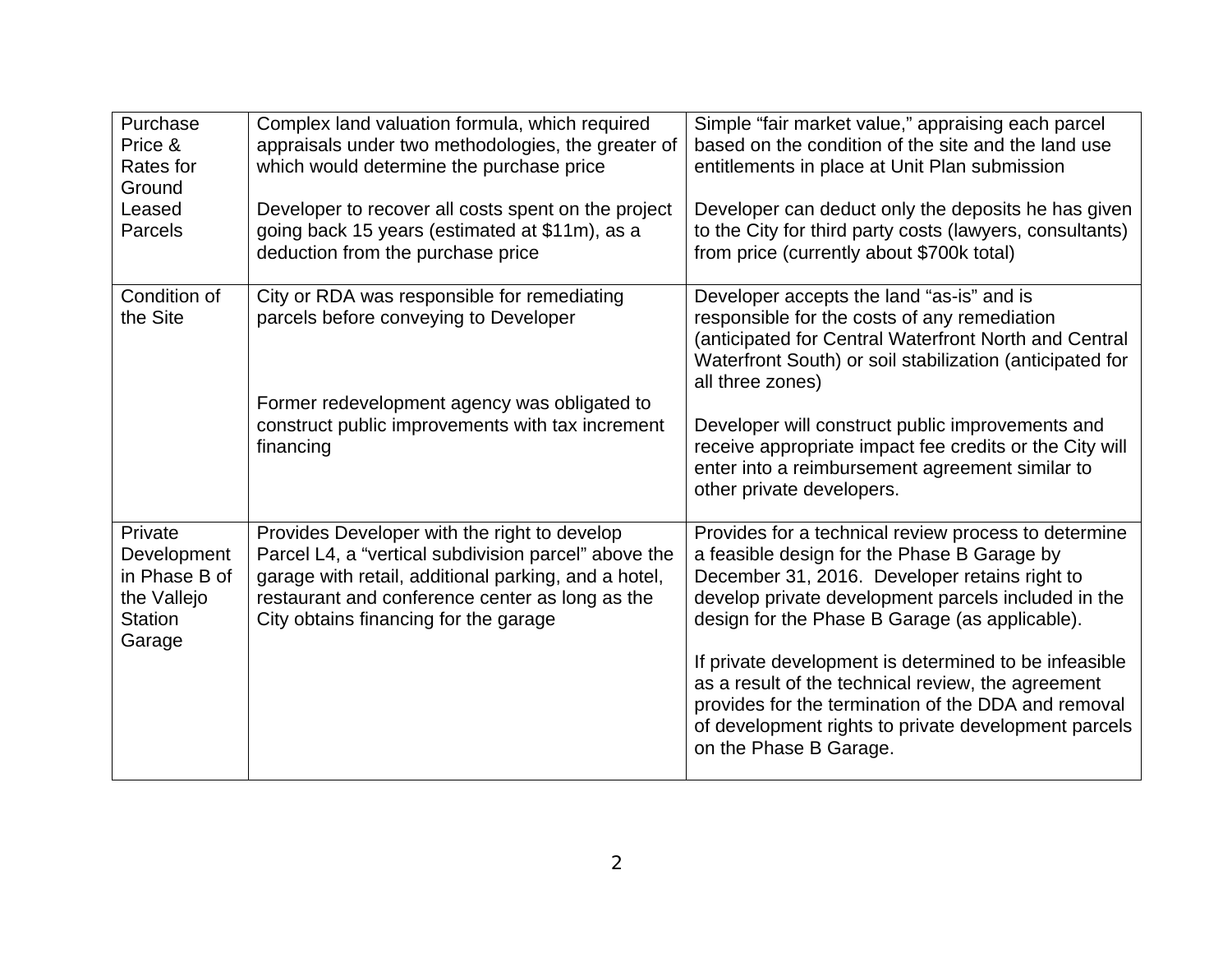| Schedule of<br>Performance | None. All obligations of 3rd Amended and Restated<br>DDA were tolled.                                                                                                                        | Scope and Schedule of Property Disposition &<br>Development provided for each Zone describing City<br>and Developer separate obligations and setting<br>performance deadlines.                                                                                                                                                                                                                                                                                                                                                           |
|----------------------------|----------------------------------------------------------------------------------------------------------------------------------------------------------------------------------------------|------------------------------------------------------------------------------------------------------------------------------------------------------------------------------------------------------------------------------------------------------------------------------------------------------------------------------------------------------------------------------------------------------------------------------------------------------------------------------------------------------------------------------------------|
|                            | Any changes to schedule or term may be<br>approved by the City Manager.                                                                                                                      | Changes to schedule that do not affect the Term of<br>the Agreement may be approved by the City<br>Manager                                                                                                                                                                                                                                                                                                                                                                                                                               |
| Reporting                  | None                                                                                                                                                                                         | Developer required to provide quarterly reports on<br>progress, conduct regular meetings with City staff,<br>and participate in an annual review of the Scopes<br>and Schedules to monitor progress and determine if<br>revisions to the Scope & Schedule are required.                                                                                                                                                                                                                                                                  |
| Transfer &<br>Assignment   | Broad, with narrow provisions for the City to vet or<br>disapprove of transfers. No mechanism for<br>assigning obligations on one or more parcels<br>without assigning the entire agreement. | Ensures the City has the authority to approve any<br>transfers to a new developer (and includes process<br>to vet that developer) or new ownership structures<br>prior to transfer.<br>Separation of site into zones facilitates transfer by                                                                                                                                                                                                                                                                                             |
| <b>Default</b>             | With the schedule of performance tolled, neither<br>party in default                                                                                                                         | zones.<br>Failure to the meet the deadlines in the Scopes and<br>Schedules constitutes default<br>No cross-default across Zones- a developer default<br>in one Zone will not trigger a default under the whole<br>Agreement, allowing the City to potentially terminate<br>the Developer from parcels where the Developer is<br>not performing while allowing parcels that are<br>moving forward to continue under the Agreement.<br>Removal of cross-default provision also facilitates<br>transferability of obligations under the DDA |